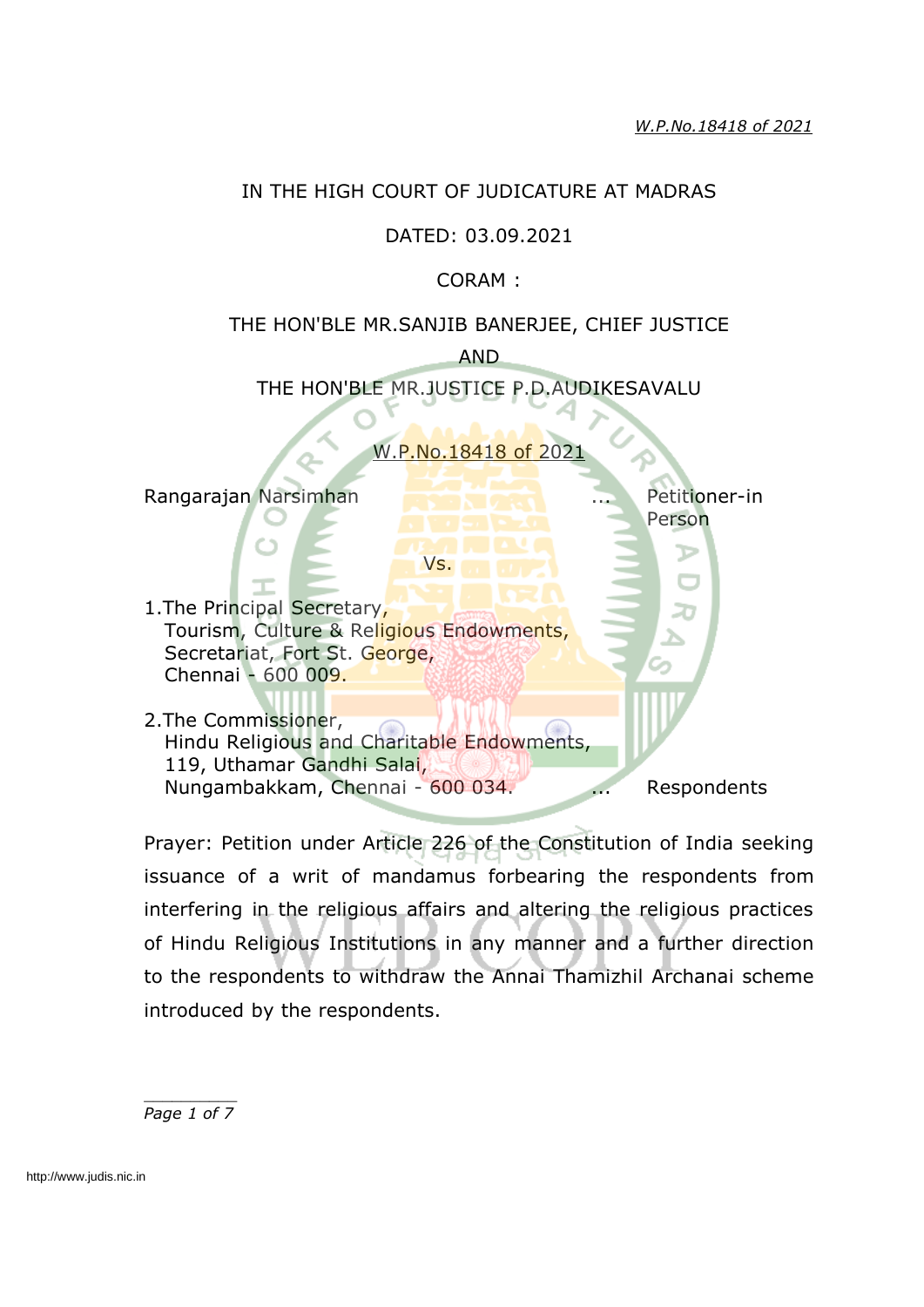#### *W.P.No.18418 of 2021*

| For the Petitioner  | : Mr. Rangarajan Narasimhan<br>Party-in-person                                                                   |
|---------------------|------------------------------------------------------------------------------------------------------------------|
| For the Respondents | : Mr.R.Shunmugasundaram<br>Advocate-General<br>assisted by<br>Mr.P.Muthukumar<br><b>State Government Pleader</b> |
|                     |                                                                                                                  |

# $F$  JUD/C4

(Order of the Court was made by the Hon'ble Chief Justice) The grievance of the petitioner in this public interest litigation is that the State Government is purporting to interfere in the religious affairs and altering the religious practices of Hindu religious institutions in temples. The grievance appears to be particularly against the Hindu Religious and Charitable Endowments Department which is in control of a large number of temples in this State.

2. The petitioner claims that most of the temples have been set up according to the agama principles and it has been the age-old Lak tradition for mantras to be chanted in Sanskrit language. According to the petitioner, the very sanctity of the mantras is destroyed if not chanted in Sanskrit.

œ

*\_\_\_\_\_\_\_\_\_\_ Page 2 of 7*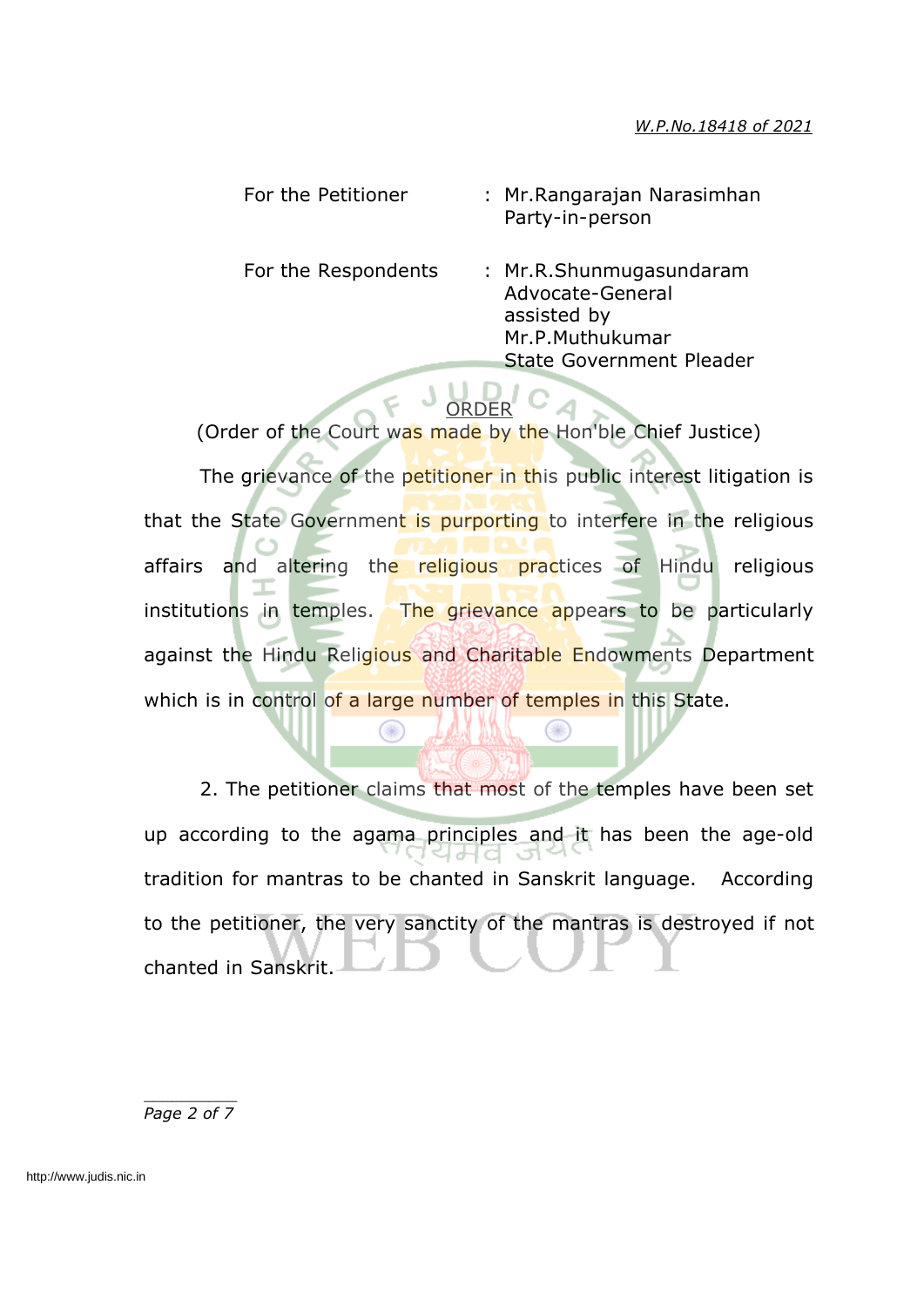3. The petitioner refers to a judgment rendered by a Division Bench of this court on December 16, 1998 in W.P.No.18273 of 1998 (*Pasha Karuppiah v. State of Tamil Nadu*). The petitioner relies on paragraph 18 of the judgment to assert that it has already been accepted in this court that the language in which the mantras would be chanted may only be Sanskrit. Paragraph 18 of the relevant judgment reads as follows:

> "18. The plea of the petitioner is to bring about a change in the language of worship in religious institutions belonging to Hindus. The Court cannot compel the use of a particular language and the exclusion of other languages in the religious institutions of this State at the instance of the petitioner. The plea of the petitioner is to violate and not to protect the constitutionally guaranteed right to profess, practice and propogate one's religion."

4. There is a later judgment of this court reported at 2008-2- L.W. 236 (*V.S.Sivakumar v. M.Pitchai Battar*), also rendered by a Division Bench, where the question posed before the court is recorded in the first paragraph: whether providing for archanas to be performed in Tamil at the request of the devotees in addition to the

*\_\_\_\_\_\_\_\_\_\_ Page 3 of 7*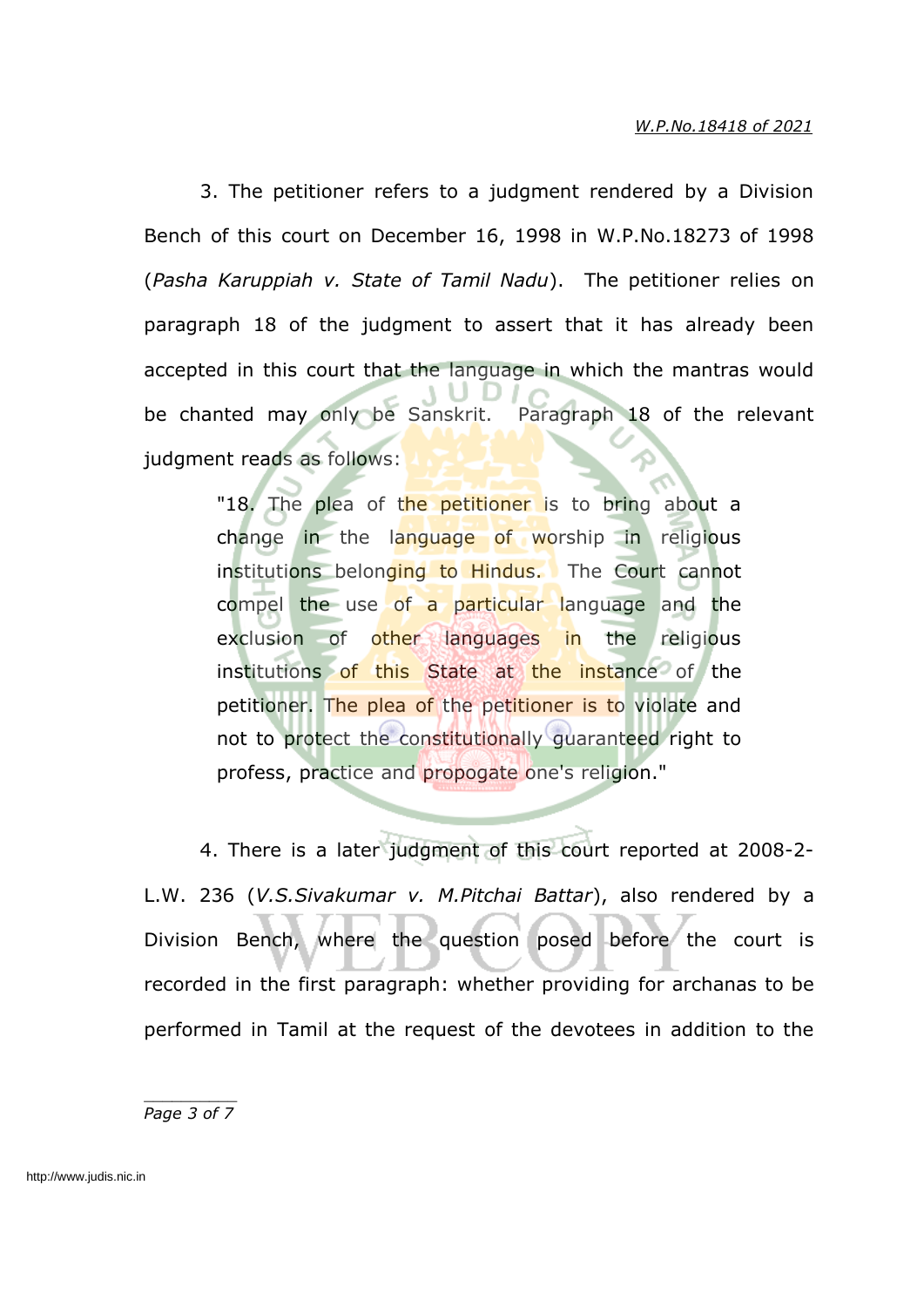existing practice of reciting archanas in Sanskrit, would offend the right to profess Hindu religion guaranteed under Article 25 of the Constitution. The issue is squarely answered at paragraphs 50 and 51 of the report. The court held that there was nothing in the agamas or in other religious scripts to prohibit the chanting of mantras in Tamil in temples. The court also held that the choice was vested with the devotees to seek for their archanas to be performed at their wishes by chanting mantras either in Tamil or in Sanskrit.

5. As would be evident from the earlier judgment of this court relied upon by the petitioner herein, the issue there was whether the court would compel the use of a particular language and exclude other languages in Hindu religious institutions in the State at the behest of the petitioner. It was in such context, where the petitioner insisted that Tamil alone must be the language in which mantras ought to be chanted in temples in this State, the court found that the plea was unjustified and dismissed the petition. The larger issue as to whether mantras may be chanted in Tamil at the behest of the devotee apart from the practice in the temples of chanting such mantras in Sanskrit has been dealt with in the later judgment of

*\_\_\_\_\_\_\_\_\_\_ Page 4 of 7*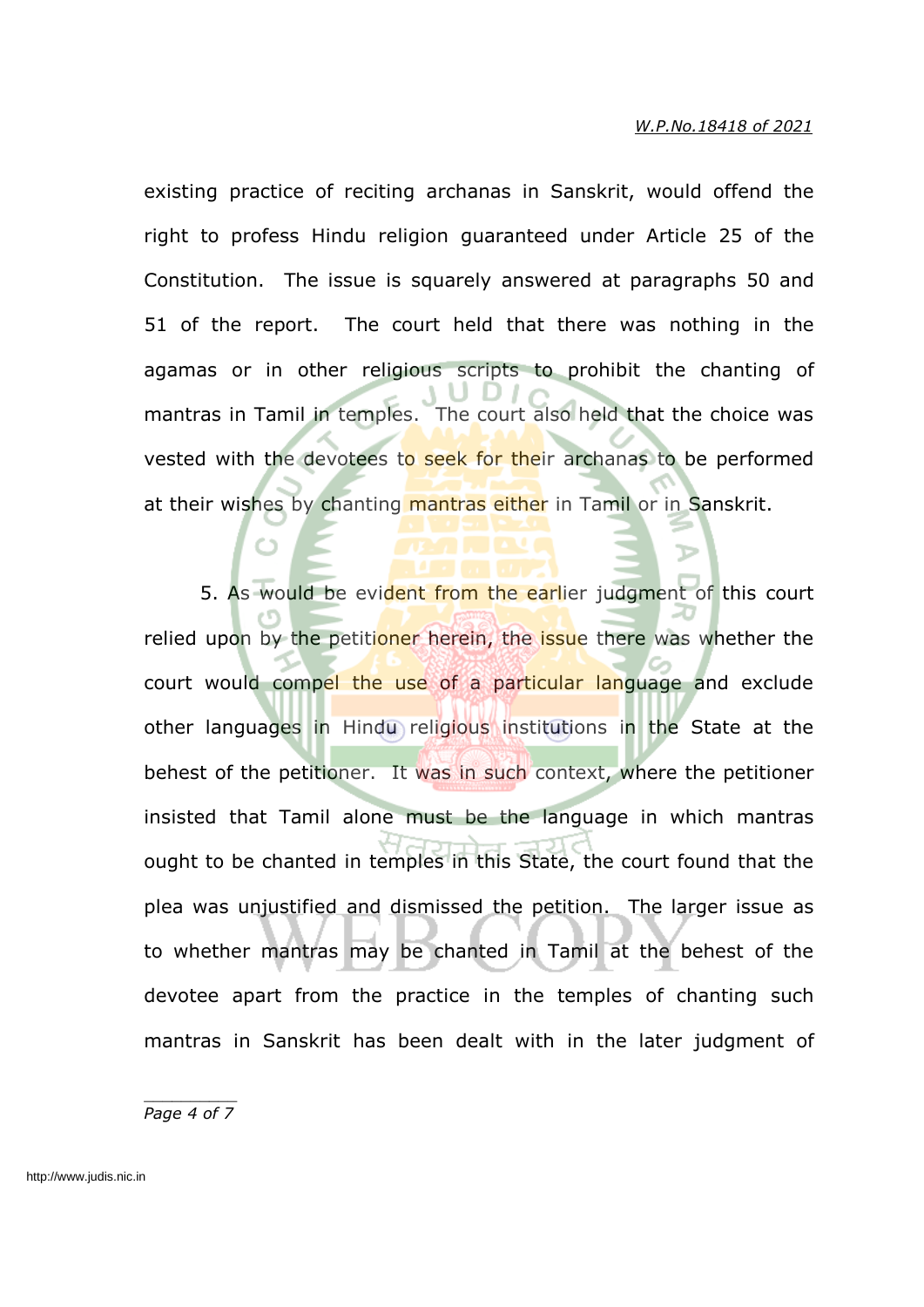*V.S.Sivakumar*.

6. Nothing that the petitioner cites would permit this court to take a view at variance with the one expressed in *V.S.Sivakumar*. In the event the petitioner requires a re-assessment, it has to be at an altogether different level.

7. Judicial discipline commands that when an issue has been decided, unless the circumstances have changed or the decision on the issue is rendered suspect on account of the judgment not taking the applicable law into account or any pronouncement of a superior forum has intervened, the matter may not be revisited. There is no change in the circumstances and no case is made out for reconsidering a matter that has been concluded in the year 2008 and instructs the manner in which mantras may be chanted in temples in the State.

8. Since the only issue which the petitioner raises is covered in the previous judgment of this court which remains binding, there is no merit in the present petition for it to be admitted.

*\_\_\_\_\_\_\_\_\_\_ Page 5 of 7*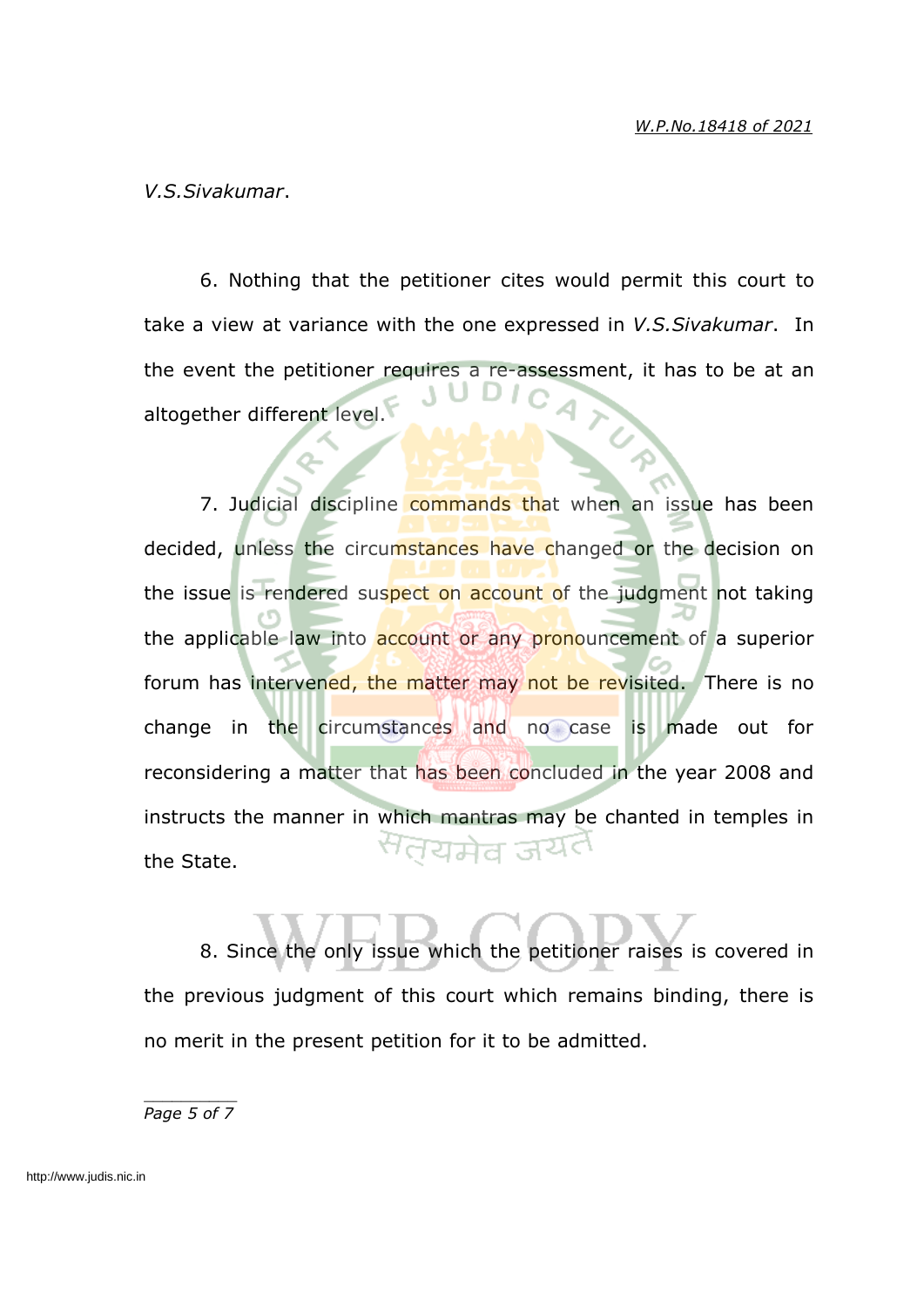9. W.P.No.18418 of 2021 is dismissed at the receiving stage on the grounds indicated above. W.M.P.No.19634 of 2021 is closed.

| There will, however, be no order as to costs.                                                                                      |
|------------------------------------------------------------------------------------------------------------------------------------|
| (S.B., CJ.)<br>(P.D.A., J.)                                                                                                        |
| 03.09.2021<br>Index: No<br>bbr                                                                                                     |
| To:<br>r٣                                                                                                                          |
| 1. The Principal Secretary,<br>Tourism, Culture & Religious Endowments,<br>Secretariat, Fort St. George,<br>Chennai 600 009.       |
| 2. The Commissioner,<br>Hindu Religious and Charitable Endowments,<br>119, Uthamar Gandhi Salai,<br>Nungambakkam, Chennai 600 034. |
|                                                                                                                                    |

*\_\_\_\_\_\_\_\_\_\_ Page 6 of 7*

http://www.judis.nic.in